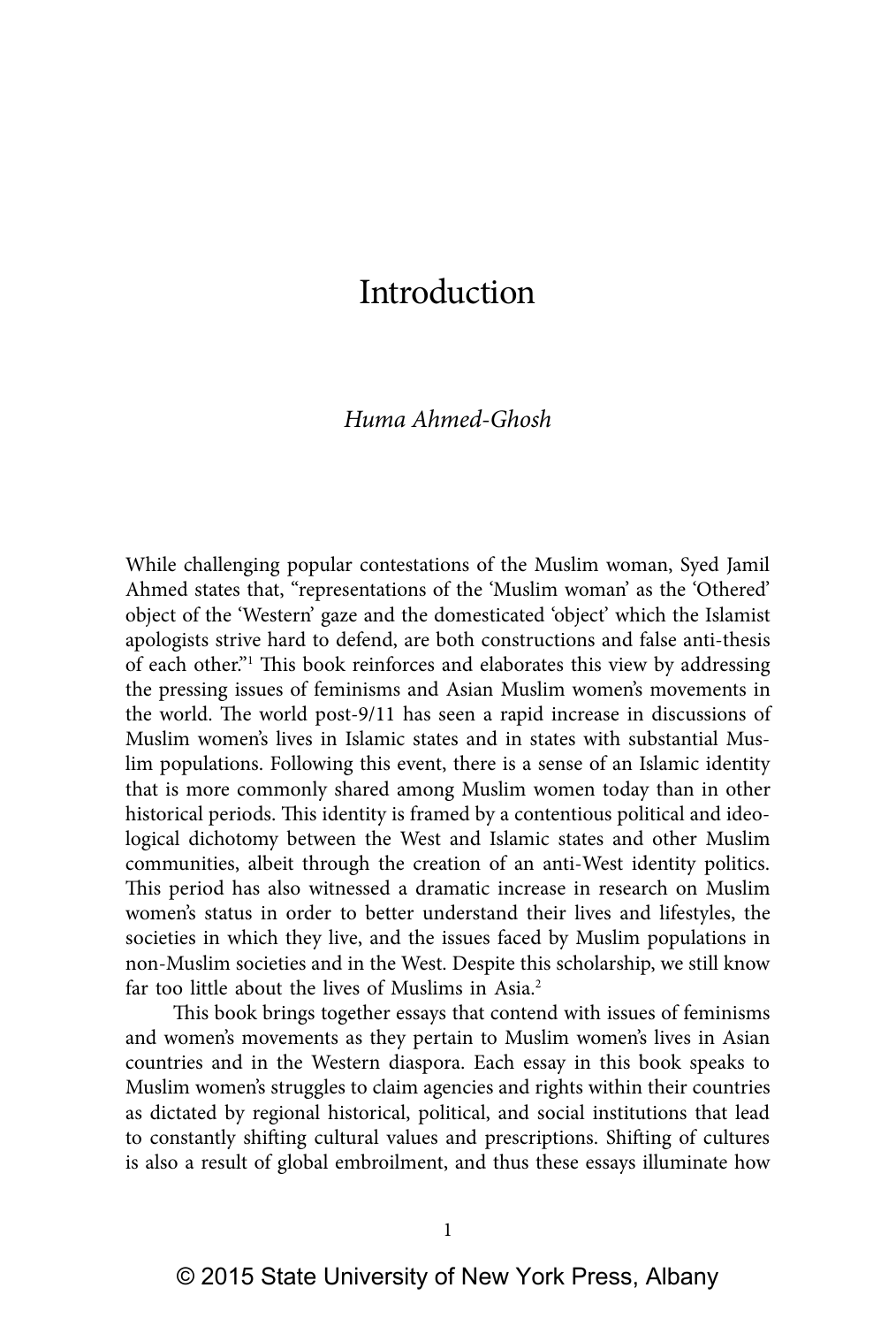women's lives are directly influenced by them. This collection offers nuanced insights into scholarly debates that wrestle with the current politicization of Islam, particularly for women who reside in countries with a Muslim majority or have a substantial Muslim minority. These collected essays fill a void in the literature on Muslim women in Asia and bring to the forefront debates that critically engage and expand our understanding of transnational feminisms. By addressing the question of what is gender equality, this book explores ways in which a multifaceted understanding of Islam can contribute to productive dialogue about the future of Muslim women in Islamic and secular states and in the Western diaspora.

Much has been written and debated about women's rights in Muslim countries where women themselves are divided on the "best practices" approach to empower women. Most of these debates, however, have been confined to academia. Bridge building is essential to relate these academic debates to women's realities, and vice versa. In attempting to do so, one might be able to defuse tensions among academics, theologians, and feminists, and importantly, help to influence government, international institutions, and policy makers more effectively.

While there is rightfully a revival of the debate on women in Islam, especially regarding their representation in the Quran, this has, until now, largely intended to address the West's perception of Muslim women. The essays in this book decenter the West-centric framework of feminism and offer an exploration of women's status within their own social, economic, and historical contexts. When Muslim women choose to conform to an Islamic lifestyle, they are viewed by Westerners as symbols of a regressive Islam that is oppressive to all women, whereas Islamists see them as supporters of the perfect Islam that reinforces Islamic patriarchy and "rejects" Westernization. If Muslim women choose not to conform to a "strict" Islamic lifestyle, they are seen as betraying the Islamic cause by their "brothers," and viewed by Westerners as "liberated" women who oppose "oppressive" Islam and conform to Western feminism. Such external constructions and expectations of women's behavior render their own decisions, choices, and life circumstances invisible, and their realities are reduced to simplistic and judgmental interpretations.3 The essays in this book deconstruct Western hegemonic interpretation of Muslim societies and the everyday lives of Muslim women to reveal the multiple realities of Muslim women in Asia and the diaspora, and contribute to an understanding of women within their local cultures. In so doing, the essays create a dialogue between empowerment and religious spirituality. They also challenge the oft-repeated sentiments that "Muslim women are victims," and that Muslim societies are hyper-patriarchal, thereby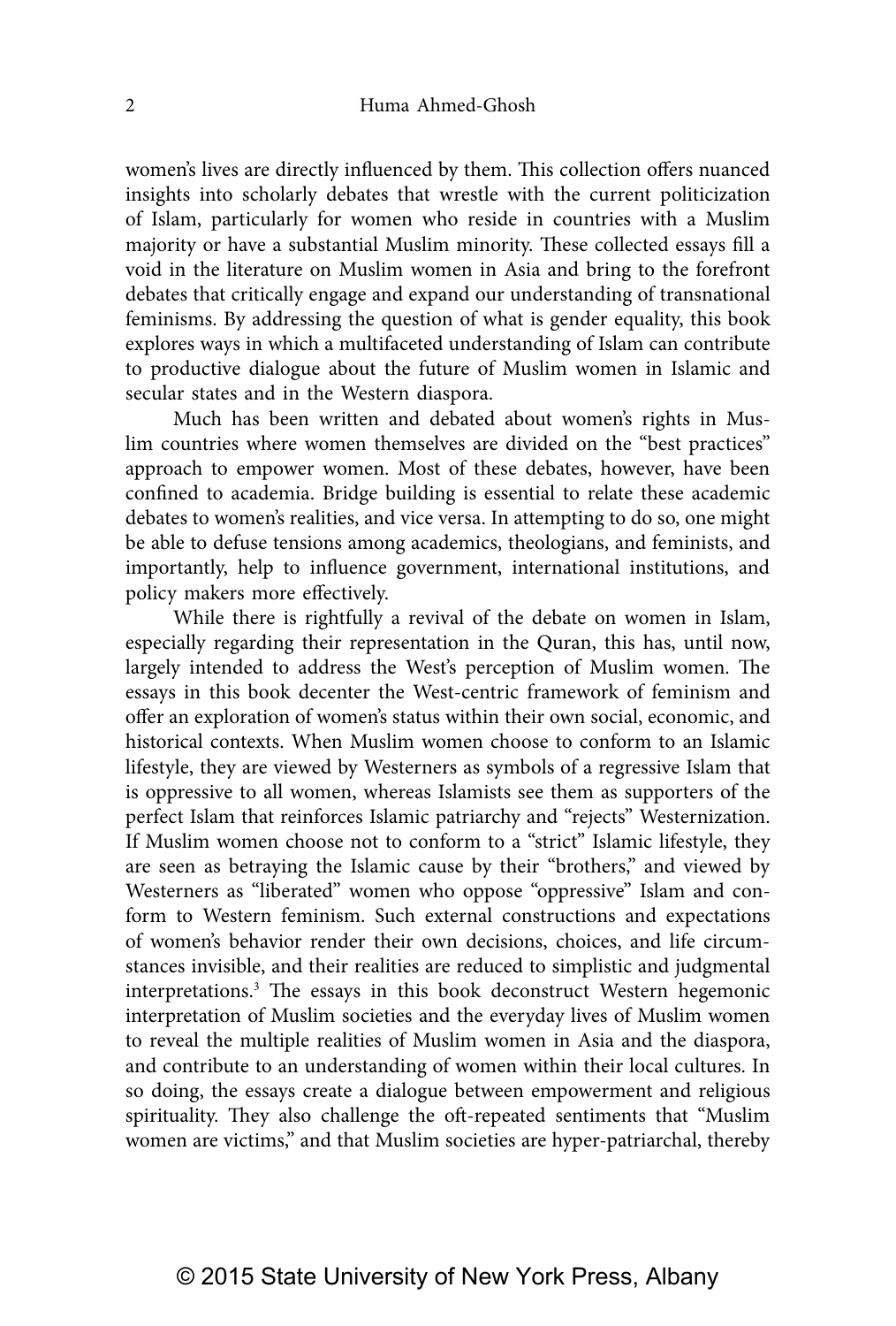concluding that Muslim women need to be rescued and protected by the West. In challenging these notions, this book speaks to the complexity and diversity of Islamic/Muslim feminisms and to the heterogeneity of the Muslim population, and focus instead on Muslim women's agency. As editor of this set of essays, my objective is to expose the reader to a range of complex discussions on the multiplicity of Muslim women's lives that speak to the diversity and, at times, contradictory consequences of Islamization, secularization, and local politics for Muslim women. This book opens up spaces for future research and understanding of Muslim women's lives and reflects on how Muslim women "build and extend their social knowledge within the larger nexus of nationalism, kinship and religion."4

# Locating Islamic and Non-Islamic Feminisms in Asia<sup>5</sup>

The word *feminism* continues to be a contested term globally. In the modern era, with the emergence of Islamic states forty years ago, and the rapid spread of the faith and its intensity around the world, "concern" over Muslim women's lives has increased. Scholars studying women in Muslim societies have responded by defining feminism in new and nuanced ways, and challenging what they perceive as "Western feminism." In general, these challenges have led to two broad theorizations of feminisms—Islamic feminism and secular feminism—that are rooted in support of and opposition to Islam and its impact on Muslim women's lives. As explicated in my earlier work on the deconstruction of these two feminisms,<sup>6</sup> many liberal feminists see Islamic feminism as a paradox or oxymoron, while those who conflate feminism with Western feminism see secular feminism as problematic in Islamic states and for Muslim women globally. But there is a contested space between these two theories where the lives of most Muslim women are situated. It is in this space that I engage with the concept of collaborative/hybrid feminism in an attempt to expand the discussion on this evolving trend in studies of feminism. To clarify, "hybrid feminism" does not necessarily refer to a blending of Islamic and secular feminism to create a new form of feminism, but rather implies a compromised agreement reached by the two opposing feminisms and feminists on issues pertaining to women that they deem oppressive. Thus, an example of hybrid feminism would be the Domestic Violence (Prevention and Protection) Act of 2012 in Pakistan. A group of multiparty women formed the Women's Caucus in the Pakistani Parliament and fought together to bring about this Act without compromising on their feminisms (ranging from Islamic fundamentalist to secular).<sup>7</sup> Such feminism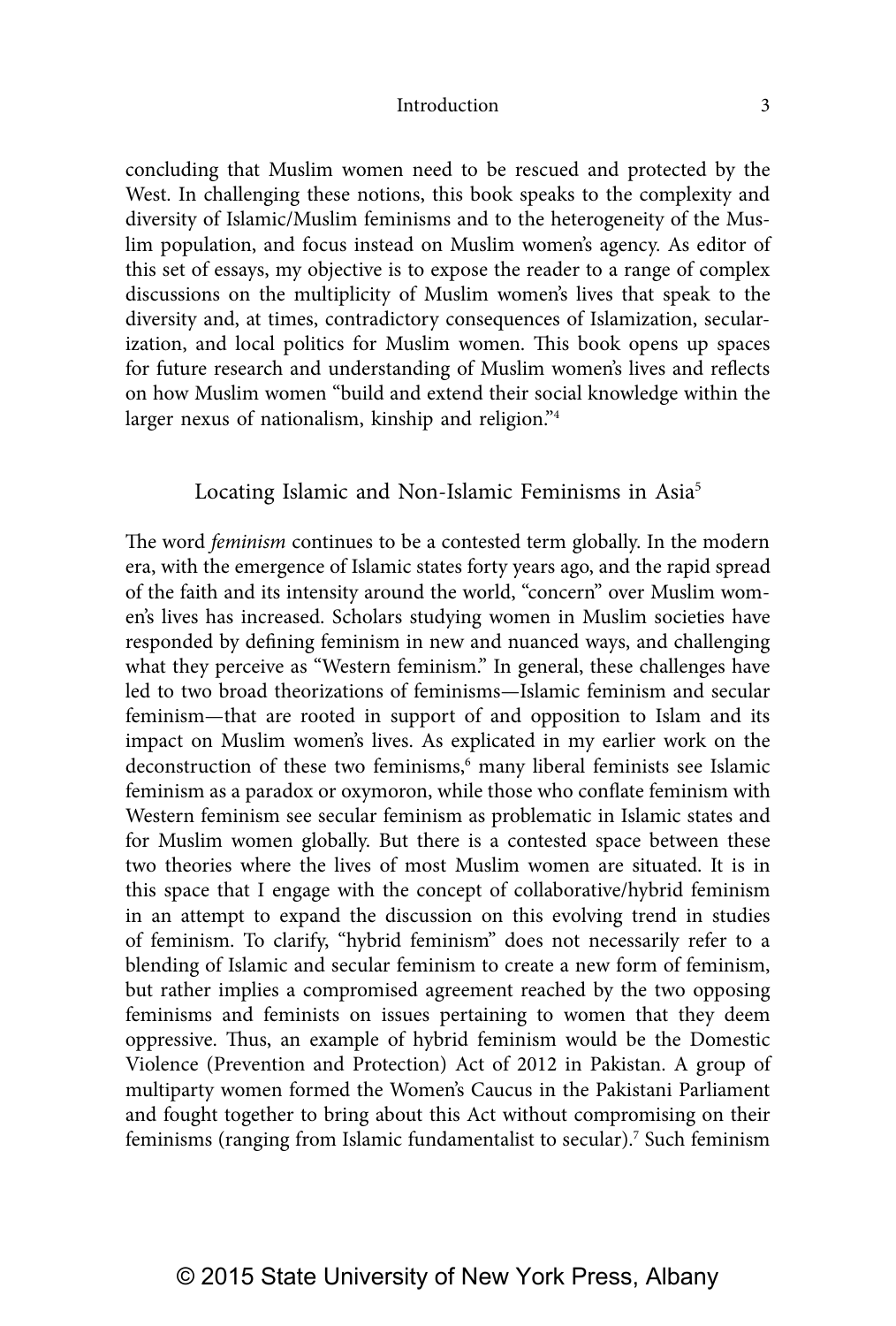does not challenge patriarchy head-on but is a movement that is issue-based in its approach.

An interesting debate also exists amongst Asian Muslim feminists who are educated in the West and in their home countries. Exposure to Western feminism and to the realities of women's lives in their home countries and in the diaspora has led to ideological positions on feminism grounded in the "politics" of their own location in a globalized world. Most secular feminists base their feminism on a human rights discourse, which they see as fundamental to secularism.<sup>8</sup> Then, there is a category of secular-left intellectuals and feminists<sup>9</sup> "who espouse Islamic feminism as a "strategy" with an emphasis on reinterpretation of the Quran<sup>10</sup> by questioning the Hadith<sup>11</sup> and Shariah<sup>12</sup> in Islamic states."<sup>13</sup> Another set of scholarship on Islamic feminism delves into the Quran and other texts of Islam to claim that the texts do guarantee equal rights to women, and that it is through the false interpretations of these texts that women have been rendered subservient to men.<sup>14</sup>

Based on the lives of women in their local cultures, a group of feminists<sup>15</sup> have focused more on class and theories of patriarchy rather than just religion, in this case Islam, to analyze women's disparate status in society. Thus, for Muslim women whose lives are positioned at the intersection of kinship, local culture, religion, class, ethnicity, nation, and global politics, "hybrid feminism provides a useful analytic tool to address women's issues."16 One needs to look for coalitions that can emerge in different communities, and which are able to bring together Islamic, secular, and other discourses in a collaborative form that attend better to women's lives and sense of personhood. Muslim women's heterogeneous realities challenge mainstream/ Western feminisms, since these women's lives, as products of local cultures and politics, do not fit into typical Western feminist ideological compartments. Muslim women's lives also do not conform to the rigid parameters of a secular or Islamic nation but are impacted by women's class, region, ethnicity, and local politics. These variables could potentially give women the option to negotiate their status and rights contrary to the dominant ideology. Toward this end, the essays in this book articulate the numerous interpretations of Islamic, secular, and hybrid feminisms that have surfaced in Islamic and non-Islamic democratic and secular states in Asia.

The important question here is: what are the best discourses to bring about progressive policies for equal/better rights for Muslim women in Islamic states and other Muslim communities? The essays in this book address this question from various authors' perspectives and expertise, employing interdisciplinary approaches and methodologies, "yet each essay is infused with the particularity of its context."<sup>17</sup> The book is divided into three parts. Each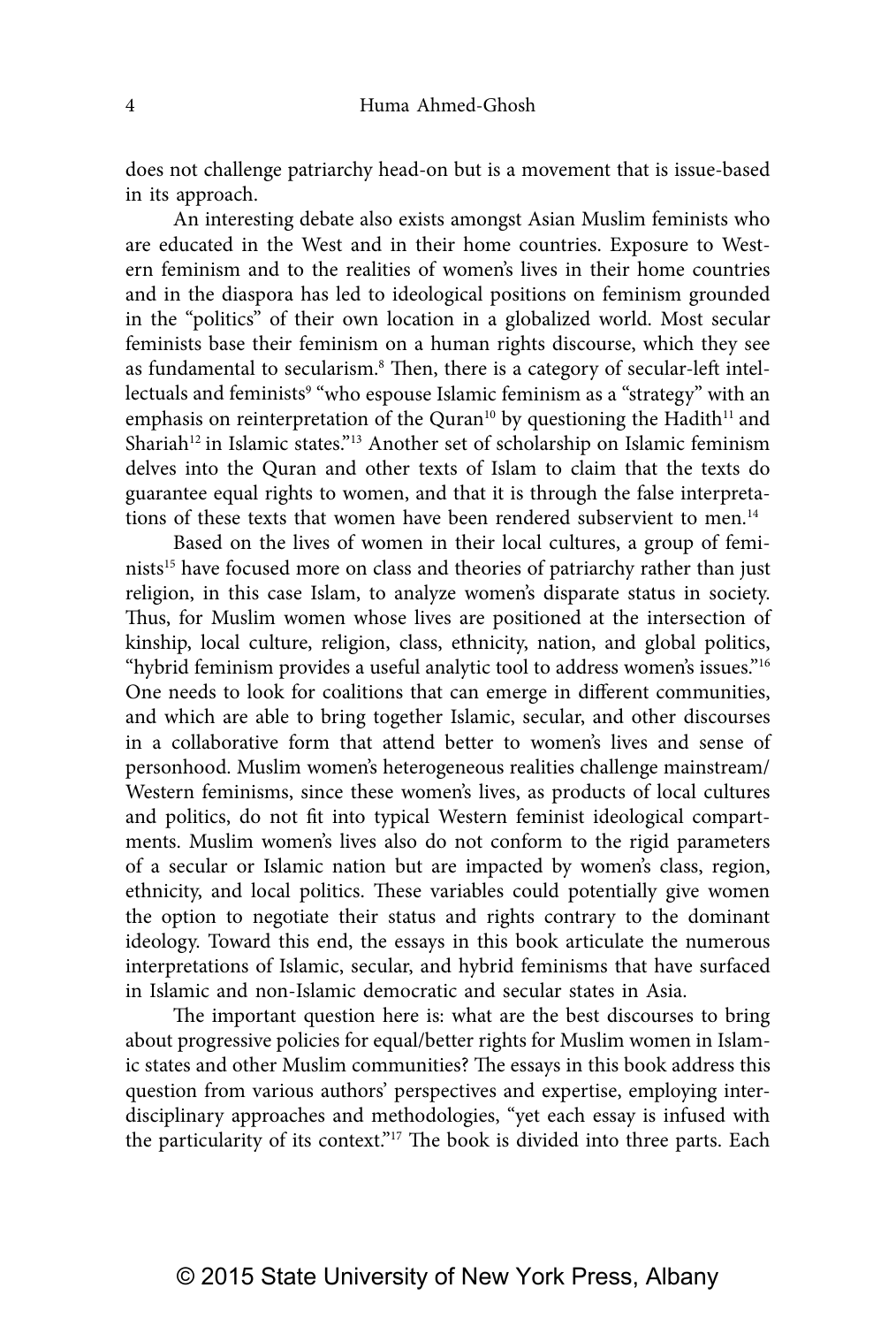part, while focused on the thematics of its specific topic, builds on the previous parts to expand the discussion on Muslim women's lives—from claims for individual agency, to relationships with the nation state, and ultimately to how transnationalism affects their lives and identity. Part I of the book focuses on "conceptually redefining empowerment;" Part II "is anchored in a feminist analysis of Muslim women's discursive and material practices"; and Part III "highlights some of the dilemmas at the heart of the transnational Muslim women's specific realities and histories."18 Each essay is framed in accordance with the main theme of the relevant Part, with a discussion preceding that abstract. These discussions are substantiated by meticulous analysis of the contestory space in which they are embedded.

## Part I. Whose Feminism? Muslim Women Redefining "Empowerment"19

The emergence of contemporary Islamic feminisms in the modern world is the product of the Islamization of particular countries such as Iran, Afghanistan, and Pakistan since the late 1970s and early 1980s, and in response to 9/11 in the United States. The latter event created a renewed awareness of the "us versus them" divide between the Muslim world and the Western world. These historical precedents are important because women in these societies have had to wrestle with their everyday realities, as limited as they may be, and engage in processes to empower themselves. Islamic feminism, while different in its message from secular feminism, may have been an appropriate strategy for women to employ under the watchful and critical eyes of Islamic regimes. While some women choose Islamic feminism for pragmatic reasons, others view it as an appropriate form of feminist dialogue and struggle. For many women, Islam is used strategically to empower women within an Islamic framework.

As noted earlier, "Islamic feminists are seeking Muslim women's emancipation within the rubrics of Islamic patriarchy whether progressive, modernist, traditionalist, pragmatist, neo-Islamist, or fundamentalist."20 Many Asian feminists distinguish between equity and equality, and argue that gender roles are complementary and assign "equitable" rights to each gender. A phrase such as "separate but equal" is used to define Asian feminism. Rebecca Foley<sup>21</sup> through research in Malaysia "elaborates that equity refers to fairness whereas equality to equal rights with men."<sup>22</sup> Many Islamic women theologians and scholars refer to empowered women in Islamic texts to challenge the subservience of women during the early stages of Islam in Arabia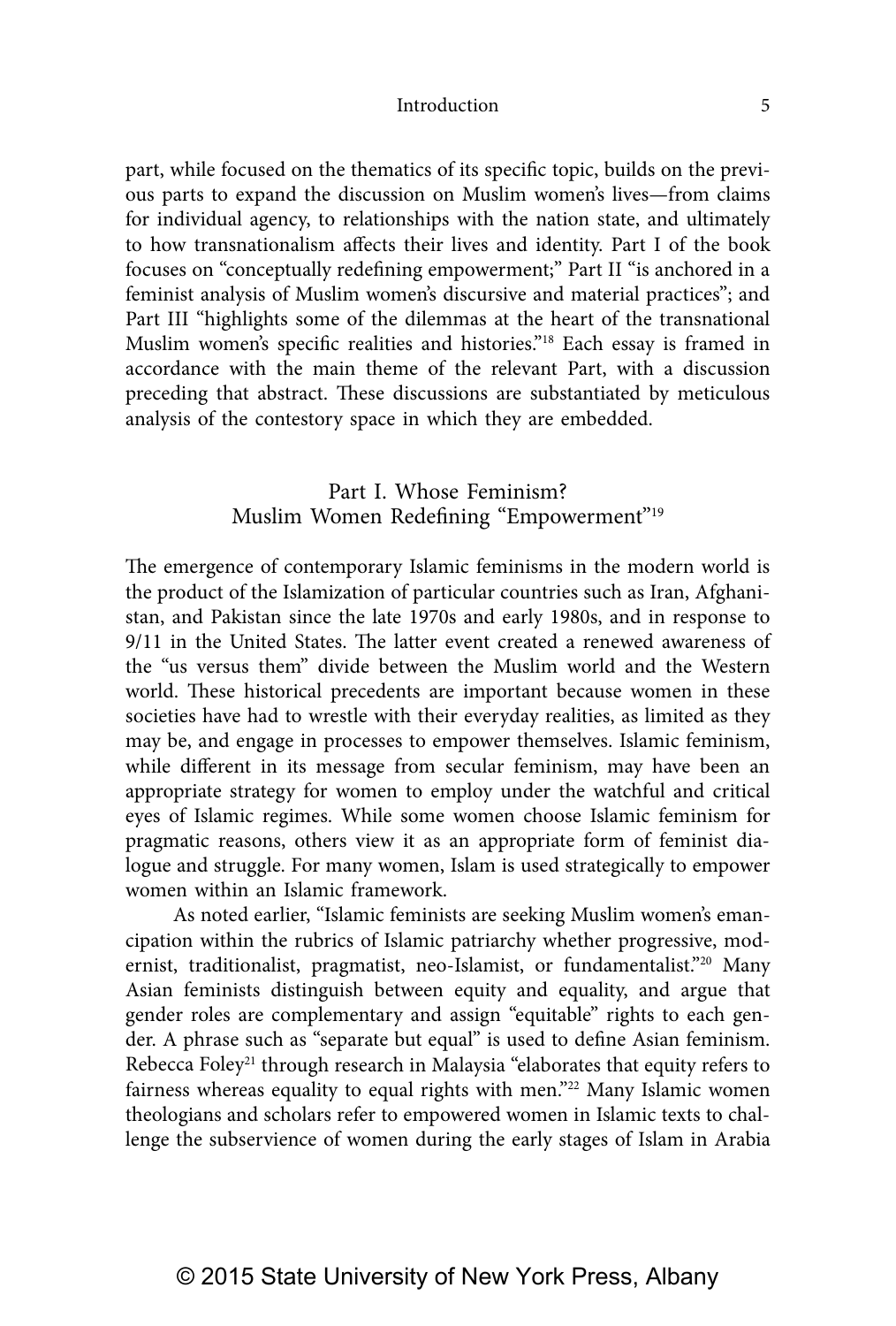by pointing to Prophet Muhammad's wife and the first convert to Islam, Khadija, who ran a flourishing trade business. As another notable example, Prophet Muhammad's last wife, Ayesha, led a battle on camelback to fight against Ali, who had laid claim to the caliphate in Arabia.

Islamic feminist theologians base their understanding of gender relations primarily on the Quran rather than the Sharia. Sharia is the prescriptive text of Islamic law that is based on the Quran and Hadith. Though Sharia compilations started shortly after Prophet Muhammad's death, the text solidified its legitimacy almost a hundred years later by incorporating local traditions and politics that were far removed from the early Quranic era. For example, the oft-quoted Islamic theologian Riffat Hassan claims that human rights are not the prerogative of secularism and can be claimed through a proper understanding of Islam. Hassan recognizes the atrocities perpetuated against Muslim women such as honor killings and discrimination against girl children in Pakistan, but is quick to point out that such institutions are not part of the Quran.<sup>23</sup> Politicization of religions legitimizes moral and social codes that lead to gender discrimination, and gender hierarchies exist in the texts of all mainstream religions. Therefore, Islamic theologians do need to deconstruct the religious texts as they are interpreted today to align with social changes and cultures to ensure women's rights.

Since all women, religious or nonreligious, live in patriarchal societies, research reveals that many women are keen to conform to religious ideals in what I term "patriarchy trading,"<sup>24</sup> a negotiation that allows them to claim some agency and access to spiritualism. Through various case studies, the following essays elaborate the notion of agency and "empowerment" for Muslim women within an understanding of Islam that is perceived to be "fair" and "just," and "Islam is shown to be a discourse and form of praxis utilized by Asian Muslim women."25 The following four essays examine women's agency not only expressed through their decisions to engage actively with their faith, but also through the strategies these women employ as believers. In all four essays, Muslim women tussle with their perception of Islam and how their contribution to their faith as leaders, participants, and enforcers through their class status empowers them.

Svetlana Peshkova, in her essay, asks the basic question, "Can Muslim women lead?" The questions of whether women can be leaders and in what capacity are central in debates about leadership in Muslim communities. Peshkova argues that our understanding of Muslim women's leadership (as otinchalar) should not be reduced to its social manifestation and constitution, but must include an analysis of an important and often ignored dimension of leadership—its emotional nature. Without the human body, mind,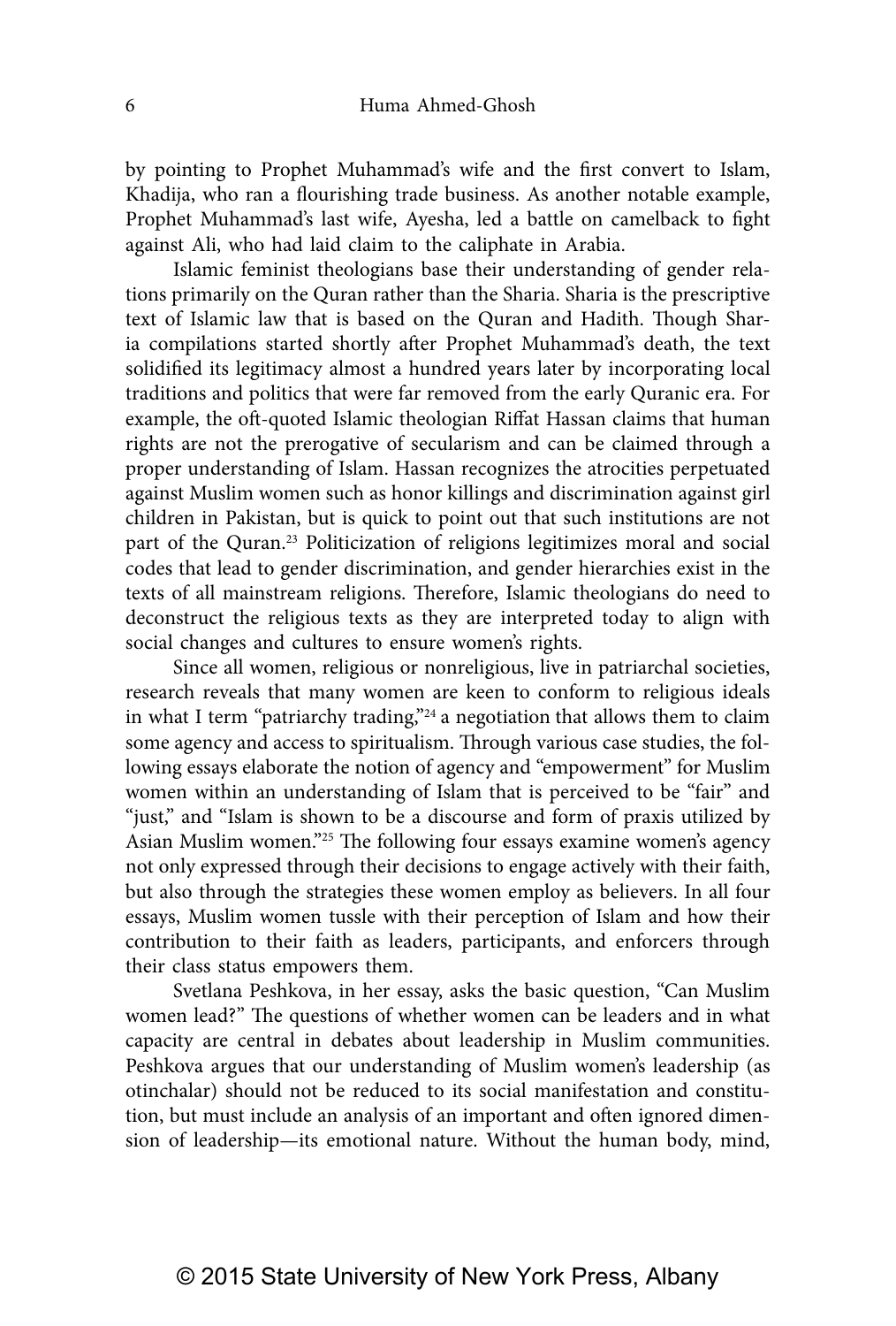and consciousness, leadership as a concept and a set of actions does not exist. She develops this argument by analyzing leadership provided by some Muslim women in Uzbekistan. By foregrounding the in-bodied existence of an individual as a part of a composite society, Peshkova challenges existing debates about women's leadership to reflect corporal location and emotional constitution.

Similar to otinchalar in Uzbekistan, Alexander Horstmann examines women's empowerment through faith in his research on women in Tablighi Jama'at's Missionary movement in Southern Thailand. Horstmann argues that lower-class women shed their economic, social, and gendered marginality in society by becoming Tablighi missionaries. Such women are encouraged by the leadership of the movement, despite protests by other Muslims and even some within their movement, to step out of their homes and travel to proselytize the faith. These women are also seen as instrumental in developing boundaries between the Muslims and Buddhists in an attempt to foil the dominance of Buddhism in their region. Through their participation in this movement, which continues to be male dominated in its leadership, Muslim women are able to transcend class and ethnic boundaries as they are absorbed within the Tablighi Jama'at Missionary movement.

Another example of claiming empowerment through Islam is the work of Maris Boyd Gillett who, through nearly two decades of ethnographic research in Xi'an, China, describes the lives of three Hui women who express their agency as "empowered" Muslim women in their village. Through their stories, Gillett highlights the rise of Islamic consciousness among the Hui, especially men, who with the aid of their wives become better followers of the faith, and create more peaceful marital lives for themselves. She elaborates on this process by detailing the lives and decisions of three women, and concludes that they do not express agency through decisions pertaining to them as autonomous individuals, but rather as integral members of their collective and larger kinship relations. In so doing, Gillett deconstructs the concept of "women's empowerment" to determine what issues women themselves consider important to their social status and the well-being of their families, thereby contesting "Western feminist" notions of empowerment.

In her essay on conflicting Muslim groups in the Southern Philippines, Birte Brecht-Drouart skillfully delineates the politics of gender discourse as competing perspectives between two opposing Islamic parties and the national government of the Philippines (GRP). Brecht-Drouart points out how the discussion of women's issues and women's rights are confined to these competing patterns of Islamic politics, and thus are not part of discussions independent of political interests. This situation, according to the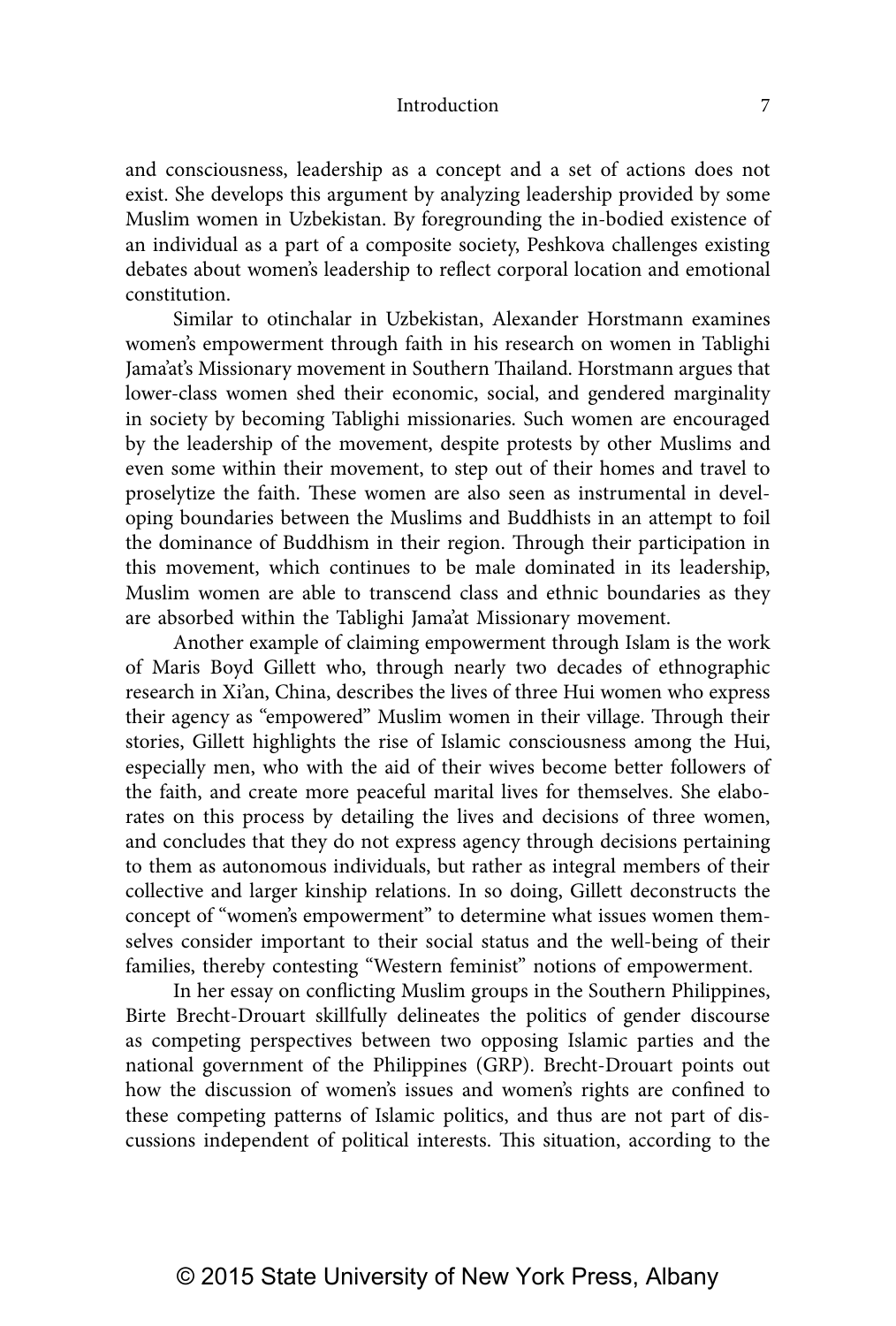author, limits space for any progressive laws to be considered and complicates debates on Islamic feminism. Besides making different claims on women's status through its diversity in the Philippines, Islam is a syncretic faith that has been preserved by the sultans to maintain their power in the community by ascribing women some political power—albeit those with class and clan status.

The essays in Part I speak to the complexity of Muslim women's roles in these regions, thus making it difficult to categorize these essays into neat compartments or distinct theorizations. Islamic feminists use religion as a framework to define gender roles and to structure their family and community and women's inclusion in the nation state. As the above essays reflect, the individual is subsumed by the collective that is presumed to preserve culture, religion, and family better than an individualistic approach. In this collective, Muslim women are able to legitimize and negotiate their status by reclaiming Islam through its various interpretations to augment the status of their communities.

## Part II. Contesting Feminisms and Muslim Women's Movements in Contested Spaces<sup>26</sup>

While Part I focused on individual women claiming their stake and status as practitioners of their interpretations of Islam to enhance their communities, essays in Part II engage the State in their questioning of Muslim women's rights. In these essays, feminisms are contested and validated through competing interpretations of secularism and women's rights. The essays in this part show that it is within secular states and human rights discourses that Muslim women fight for their right to follow their faith on their own terms. While cognizant of the space secularism provides for alternative discourses on Muslim women's rights, these essays critique the same space for stifling those rights. All four essays complicate the arguments of secularism and Islamism by critiquing limitations both ideologies place on women's rights.

An example of secularism providing contestory spaces for Muslim women is most visible in the cases of France and Turkey, where secular state policies ban or allow veiling of Muslim women in their respective countries. In France, wearing of headscarves and veils has been a contentious issue for some decades. Reclaiming their century-old laws and secularist philosophies, France banned the use of religious symbols in schools in 2004, following a fifteen-year debate to ban headscarves worn by Muslim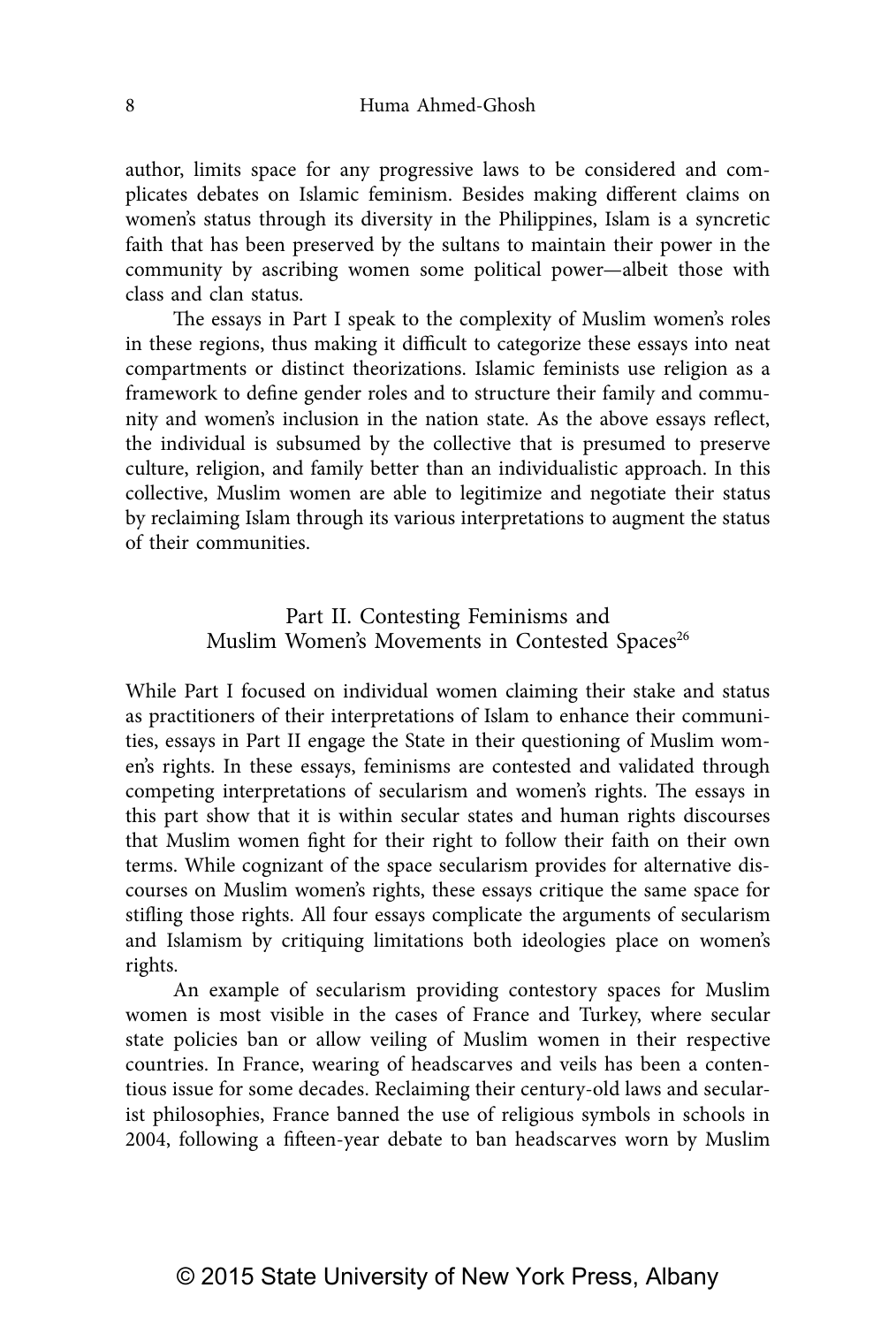girls in schools. In 2011, the ban was extended to include full-face covering by Muslim women in public spaces, once again in the name of secularism. In Turkey, Kemal Ataturk prohibited the headscarf in his quest for secularism and modernization in 1924. This prohibition led to passionate debates between secularists and more Islamic-minded people in the 1980s. This debate became even more intense and, on the grounds of freedoms and rights, the headscarf ban was lifted in October 2013 with the support of the AKP (Justice and Development Party that is founded on a "liberal" Islamic agenda) that came into power in 2002. One of the strongest arguments proffered by conservative women was that the ban on headscarves prohibited their enrollment in education and participation in the workplace. In these ways, the essays in Part II question the duplicity of the State in order to reclaim religious rights.

Zeynep Akbulut, through ethnographic research, deliberates on the strategies head-scarved women in Turkey engage in to reclaim their Islamic rights in a secular democracy. She elaborates on how these women co-opt women's rights discourses to claim their space in a country generally hostile to veiling because it is seen as a reversion to fundamentalism. Akbulut's aim is to "elaborate on new discourses" such a situation creates among headscarved women, and she does so by examining the State's right to exclude women from universities. She implicates the State in its denial of human rights to its citizens. Through her discussion of the Women's Rights Association against Discrimination (AKDER) and the Capital City Women's Platform, she explores how such organizations use the human rights discourse to demand rights to wear the headscarf. She concludes that through this process linkages can be created locally and internationally to bridge understandings between the secularists and religious interpretations of women's rights.

The essay by Nadja-Christina Schneider, thematically similar to Akbulut's essay, examines the "new forms of feminist articulations" among Muslim women in the context of secularism that India and the mainstream Indian women's movement have adopted. Through deconstruction of the concepts of "mobility" and "immobility," she relates them to Muslim women's representations, especially through media, to elaborate on the emergence of a "new" feminist movement. By examining the static construction of the Muslim woman, Schneider takes to task the right-wing Hindu movement and the restrictive Muslim Personal Law. In so doing, she considers the Muslim women's movement as located at the crossroads of transnational interpretations of Islamic feminism and the networks they enable, and how such interpretations translate for movement members. Schneider looks to Sisters in Islam in Malaysia to inspire the Muslim women's movement in India.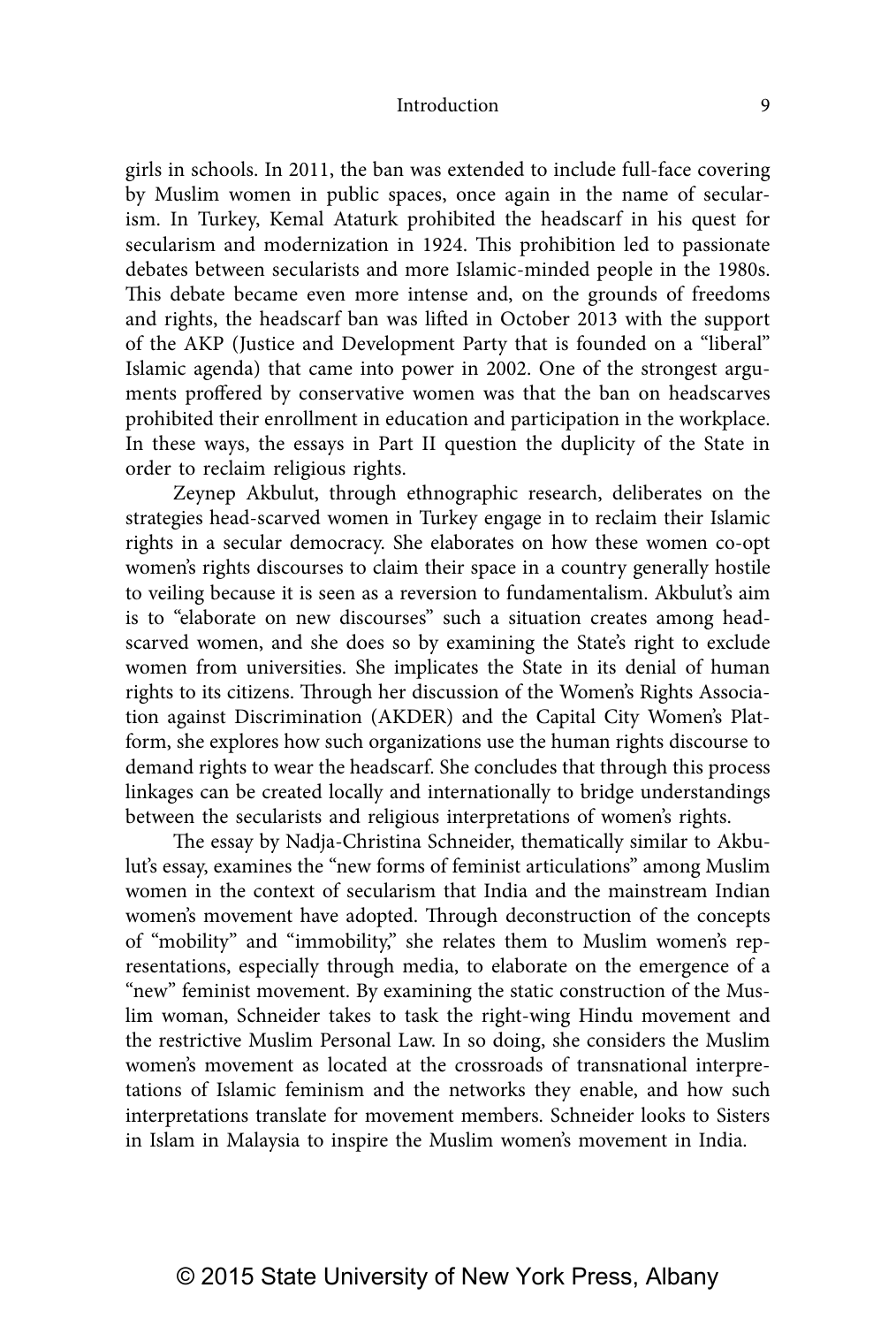Yasmin Moll explores the epistemological assumptions of Islamic feminist discourses. Using the Malaysian group Sisters in Islam (SIS) as a case study, Moll argues that the hermeneutical strategies and activist methodologies of SIS partake in the same objectifying rationalities of the Malaysian state when it comes to Islamic jurisprudence. While acknowledging the important political labor performed by SIS in contesting patriarchal norms from within a religious frame, Moll highlights how this labor is made possible by the changing relations of knowledge and power that enable Qur'anic interpretation to be conceptualized as a matter of individual rights. She argues that such Islamic feminist claims and strategies take for granted the interpretive closure introduced by the codification of Islamic law in the modern period. Through her analysis, Moll shows how contemporary Islamic feminism, far from "reclaiming" an "uncorrupted" Islamic tradition, redefines the very epistemological basis of this tradition through advocating new ways of reading and relating to the Qur'anic text.

Following on the heels of Moll's essay, on a contrary note from Moll, Afiya Shehrbano Zia problematizes the wisdom of using Islam as a strategic tool for women's empowerment by secular working-class women and how women's movements in Pakistan occupy conflicting spaces in support or in contestation of state agendas. To quote Zia, her essay addresses "the interplay of the understandings and contradictions of Islamic and secular identity politics in the Pakistani women's movement." She claims that secularism in Pakistan has become a delegitimized space for fundamentalist Islamic groups to not just occupy to enforce Islamic impositions in certain aspects of Pakistani life, but especially to inflict severe restrictions on women's status. Zia helps debunk General Musharraf 's regime in Pakistan that promised secularization and a progressive agenda for women's rights by exposing the false promise of "moderate" or "enlightened" Islam which the Islamists exploited to the fullest.

Together, the essays in Part II shed light on how the authors use a human rights discourse made possible through secularism to address contestory feminisms in their countries. As detailed in my work on women's rights in Afghanistan, a rights discourse is culture-specific and is not a universally detailed imposition by the West. In the study, I have posited that "the notion of universal human rights is a powerful ideology and philosophy but not the ideal political strategy when played out on the stage of global politics of the West and the Islamic East."<sup>27</sup> Democracies and secularism endow their people with the ability to claim rights that have been suppressed by states' opposition to these religious ideologies. But to reclaim religious and human rights within a secular democracy and within Islamic states is problematic and contestory, especially when trying to empower women. Part II "situates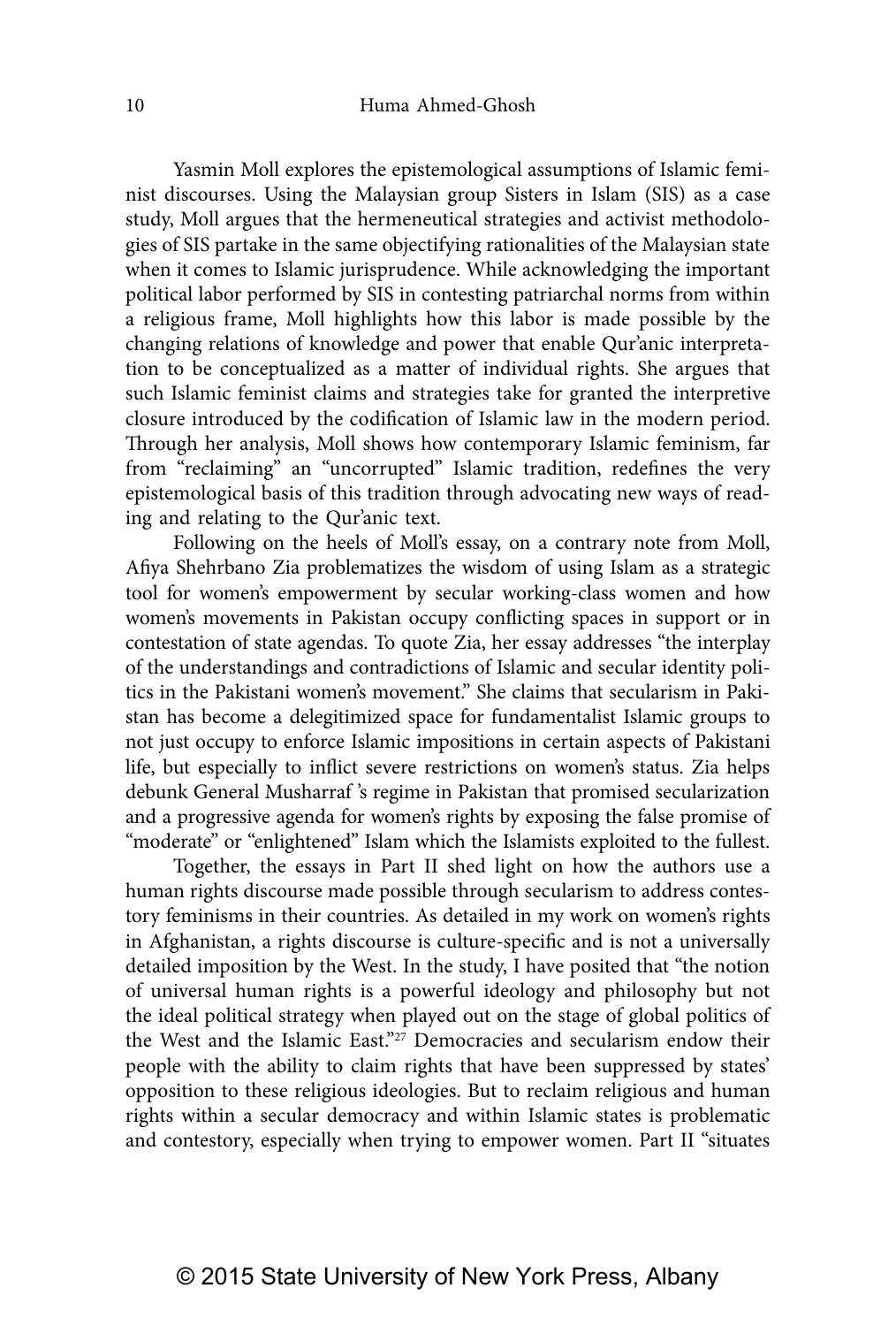faith-based Islamic feminism within the larger Islamic statist discourse to show that religion can be a lobbying force for justice for women"28—albeit with limitations in some countries.

# Part III. Transnational Feminisms: Locating Muslim Women at the Crossroads<sup>29</sup>

The essays in Part III address issues and responses to the complexity of transnational feminisms as they pertain to Asian Muslim women expanding the debate beyond the nation state. The essays in this volume could be seen as "case studies" from Asia and the diaspora that in nuanced ways wrestle with Muslim women's status and rights in diverse parts of Asia and the West. Authors in Part III reflect the "changing times" and engage in debates on what Islamic feminism is and its many avatars emerging from modernity and a transnational perspective. Through a deconstruction of the concepts of feminism and empowerment, authors locate Muslim women's lives and their options and choices within locally produced gendered discourses, expanding the meanings of these concepts and creating the space for further discussions and theorizing. In bringing these essays together, this part brings to the forefront debates that critically engage and expand our understanding of transnational feminisms.

In the larger understanding of globalization and feminist advocacy, Elora Halim Chowdhury draws our attention to the importance of transnational feminism in Muslim societies. Through her discussion of the anti-acid violence campaign in Bangladesh, Chowdhury analyzes "transnational feminist praxis" by engaging with the local, national, and international discourses that emerged when "victims" of acid throwing were brought to the United States. Chowdhury critiques existing linguistic/rhetorical frameworks assigned to women as "victims," "subjects," and "agents." In her assessment, she reflects on the complex relationships among women's organizations in the South.

Continuing with the complexity of transnational women's organizations, Cyra Akila Choudhury looks at transnational feminist advocacy by the Feminist Majority in the United States and RAWA (Revolutionary Afghan's Women's Association) in Afghanistan to critique liberal legal feminism. Choudhury's main contention is that liberal feminists co-opt justifications for colonialism and are not sensitive to Muslim women's lives. Using 9/11 as a watershed mark, she claims that there has been a bigger push since to "help" Muslim women by liberal feminists through their discourse on Western-style reform. Choudhury also critiques Governance Feminism as being rooted in a universalism that borders on imperialism. While acknowledging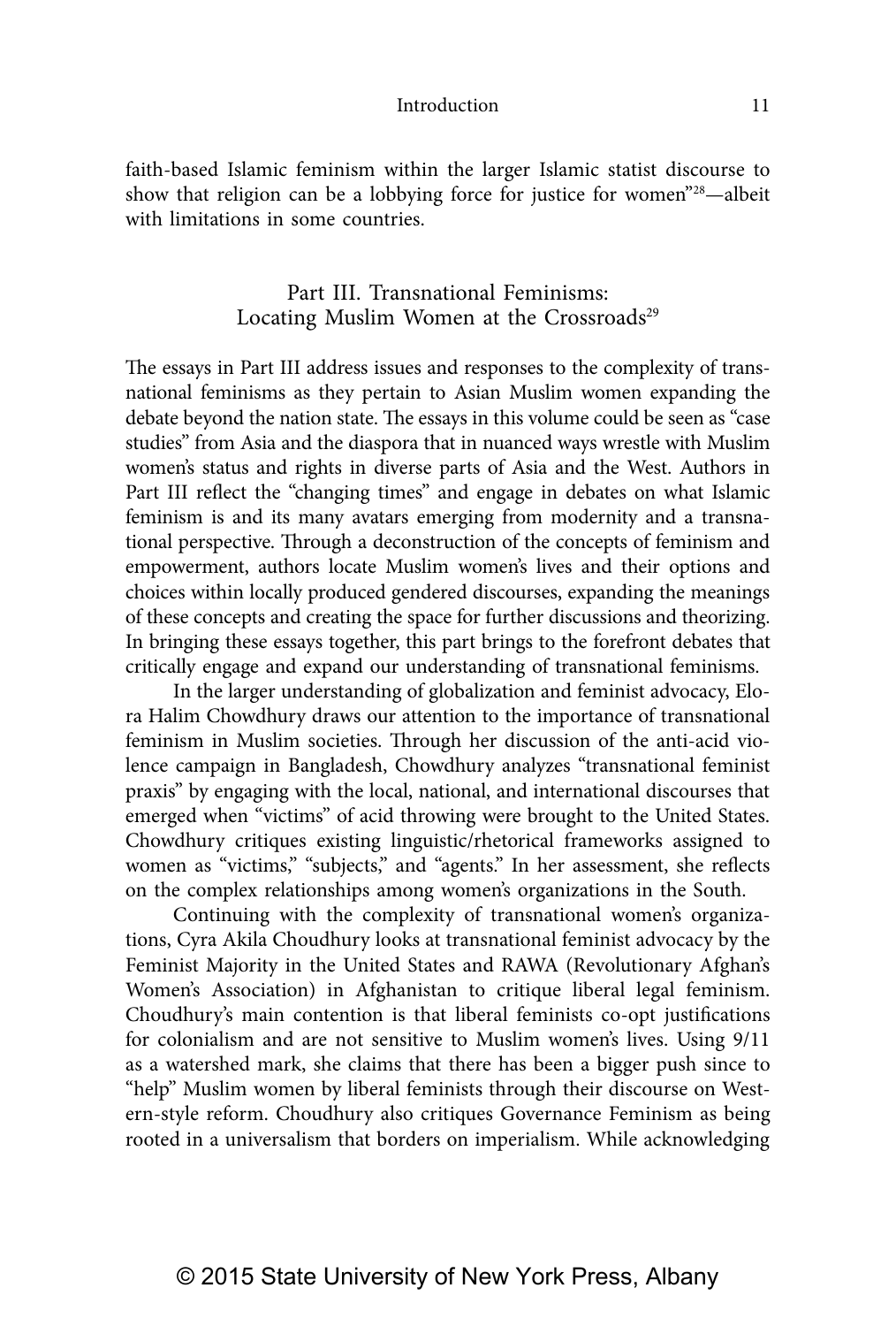the repressive strictures some Muslim women must abide to, she calls for a better understanding of the choices Muslim women may make. This essay points to the further damage militarization and appeals to international law and state interventions do to local women.

In a different setting but continuing the debates put forward by Choudhury, Beverly M. Weber's theoretical essay raises very pertinent questions about the validity of European Muslim women's claims regarding perception of women's rights and senses of democracy. Drawing on diverse European Muslim scholars, Weber elaborates on the complexities of such discourses. Her essay focuses on Muslim immigrants, a majority of them Turks living in Germany, to untangle the perceptions of these women and other Muslim immigrant women "in the face of racialized forms of exclusion." Weber attempts to understand the location of Muslim women's agency within the larger debate on Muslim women in Europe and how it complicates feminist thinking in the region. Weber, like Choudhury, questions the validity of Governance Feminism in its interface with state institutions to understand the location of Muslim feminism and its various incarnations.

All the essays in Part III build on previous ones "through selecting the issue of victimization as its subject."<sup>30</sup> Seeing Muslim women "as witnesses rather than as victims" disrupts the common assumptions of Muslim societies as "being static and [overtly] patriarchal." These essays call for a hybrid feminist understanding and solidarity that is crucial for creating an environment for learning and exchange of ideas. This theorizing can lead to examining critical issues that shape understanding feminism, Islam, and the complexities of women's lives transnationally. It is within the hybrid feminist discourse that Muslim women's lives can be negotiated given the struggles of the politics of identity formation by the Islamic and Muslim community and nation post-9/11.

## Conclusion

I frequently ask the question: Can there be pragmatic value to developing a standard for feminisms for Muslim women that can be "modern" and holds up to more oppressive local conditions and politics and their particular forms of patriarchal domination? To answer this question, we need a comprehensive understanding of the local and global oppressions that exist in specific countries, and the feminist perspectives that can be brought together in a coalitional and negotiable manner. The essays in this book examine Muslim women's issues, feminisms, and women's movements through a "myriad of strategies and ideologies," and argue for the need to recognize that lived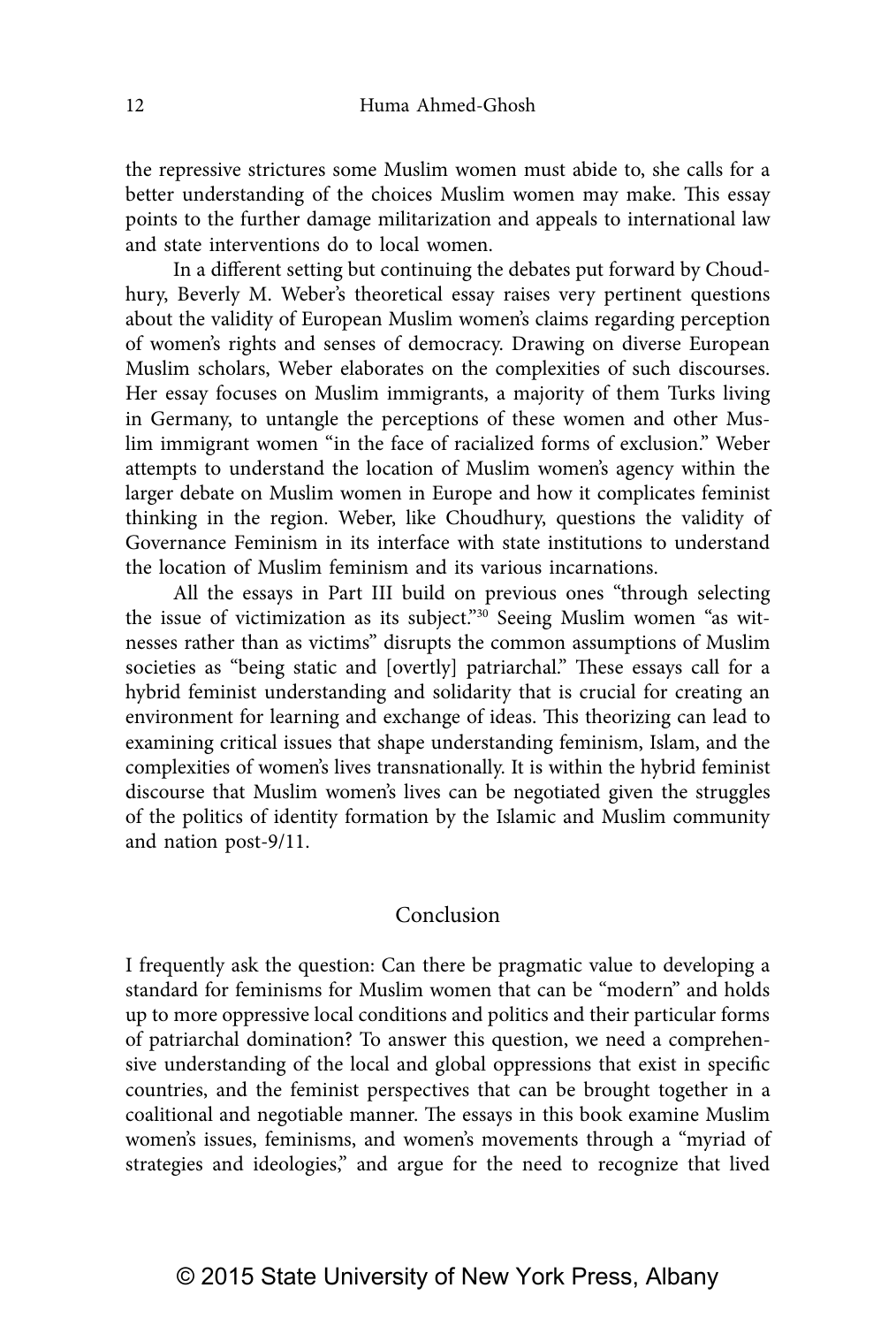experiences and political ideologies lead women to negotiate their rights and lives in diverse ways. Recognizing this need can contribute to the creation of new approaches and tools to analyze diverse feminisms and challenge hegemonic national policies. "[F]or example, Western feminists need to challenge their governments' policies and Islamic women need to challenge the religious extremism of their own governments' policies."31

As is apparent from all these essays, there is constant turmoil in women's lives and status due to shifting global and internal politics that complicate women's demands for justice and rights in all societies. These essays reflect some of the theoretical dilemmas of feminisms, feminists, and women's movements as they play out for Asian Muslim women in fundamentalist Muslim majority and minority countries in Asia and in the Western diaspora.

Similarly, for women in Islamic states and in Muslim communities, dilemmas exist as to should they contest internal oppressive religious norms or "support" their communities in their resistance to westernization. These dilemmas mainly exist because of the politicization of not just Islam but also secularism. There needs to be a multi-pronged approach to understanding feminism in Islamic countries and Muslim communities giving prime importance to the multi-causal ground reality of women's lives.<sup>32</sup>

It is essential for feminists to look at women's reality in society in order to grasp an understanding of women's lives, and help craft consequential and implementable policies and build meaningful praxis. Sadly, the gap between theory and practice is glaring in all Muslim communities. The depiction and analysis of Muslim women's lives and agencies in this book are contrary to Western beliefs of constant objectification of Muslim women as oppressed, and diverge from Islamic fundamentalist expectations of Muslim women as being servile and obedient, preferably confined to "four walls." Rather, the essays present themes at the juxtaposition of feminism and activism, and highlight Muslim women as activists who do fight for and create for themselves situations that are liberatory.<sup>33</sup>

What is apparent is that national ideology, cultural hegemonies, international politics, and global dependencies contribute to the heterogeneity of Muslim women's lives. In so doing, various derived feminisms and demands of a range of women's movements lead to contesting feminist beliefs in contestory spaces. The objective of this book is not just to highlight women's lives as shaped by local conditions, but also to step back and look at the bigger/global picture to understand the complexity of issues when one tries to unravel the intricacies of women's lives anywhere, irrespective of culture or religion. The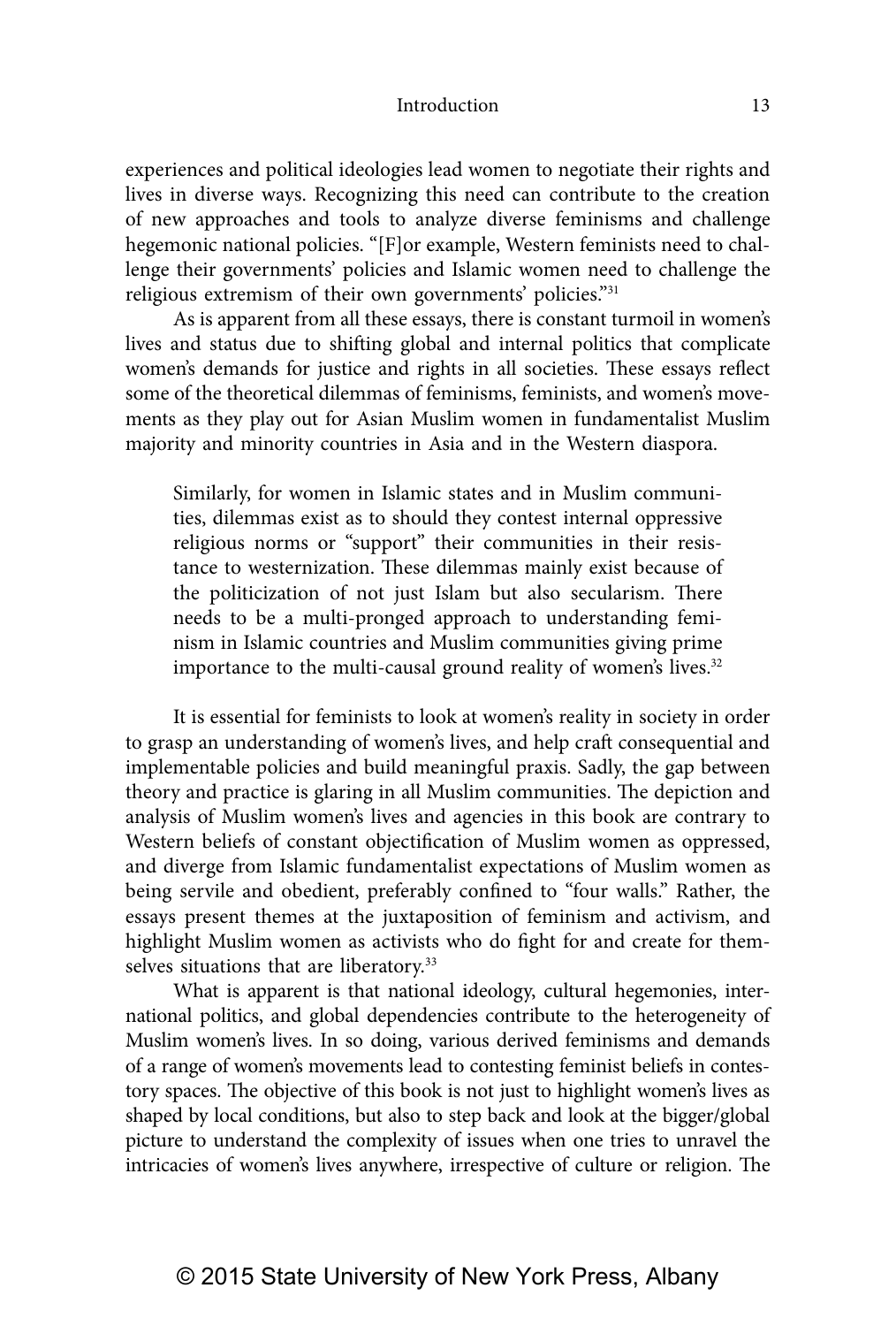essays in this book attempt to address the questions raised in this Introduction. I hope in their contestory nature these essays will, while educating readers on the diversity in realities of Muslim women's lives in Asia, also expose them to the complexities and dilemmas to render them curious enough to delve deeper into understanding the gendered politics of identity and religion.

## **Notes**

1. Ahmed-Syed Jamil 2006, 1.

 2. This book includes essays on Muslim women from Uzbekistan, Thailand, China, Philippines, Turkey, India, Malaysia, Pakistan, Afghanistan, Germany (Turkish diaspora), and Bangladesh.

3. Ahmed-Ghosh 2004.

4. Comment by anonymous reviewer of manuscript. May 2014.

 5. Parts of this section are adapted, with permission, from a previous publication: "Dilemmas of Islamic and Secular Feminisms." *Journal of International Women's Studies* 9, no. 3, 2008.

6. Ahmed-Ghosh 2008.

 7. See: Kalhoro, Sanam, 2014. *The Politics of Space and the Creation of the Third a Study of the Women's Parliamentary Caucus in Pakistan*. Unpublished Master's Thesis. Department of Women's Studies, San Diego State University.

 8. To name a few, Moghadam 1993, 2002, 2003; Moghissi 1996; Sahidian 1994; Jalal 1991; Jahangir 1990; Khan 1994; Jilani 1998.

9. For example Tohidi 1998 and Najmabadi 1993 among others.

10. The Quran is the divine holy book of the Muslims revealed to the Prophet Mohammad over a period of twenty-three years starting in AD 608.

11. The Hadith is the compilation of the Prophet Mohammad's deeds and sayings as recollected by his Companions, wives, and others during the eighth and ninth century AD that dictate the way of life for Muslims.

12. Shariah is the Islamic religious law derived from the Quran and the Hadith during the seventh to ninth century AD.

13. Ahmed-Ghosh 2008, 102-103.

14. Wadud 1999; Webb 2000; Hassan 2004; Engineer 2001; Ali 1996; Mir-Hosseini 1996; Mernissi 1991; Karmi 1996.

15. Kandiyotti 1996, 1991, 1989; Lateef 1990; Hasan and Menon 2004; Khan and Zia 1995; Zafar 1991.

16. Ahmed-Ghosh 2008, 102.

17. Comment by anonymous reviewer of manuscript. May 2014.

18. Comment by anonymous reviewer of manuscript. May 2014.

19. Parts of this section are adapted, with permission, from a previous publication: "Dilemmas of Islamic and Secular Feminisms." *Journal of International Women's Studies*. Vol. 9, no. 3, May 2008.

20. Badran 2001, Yamani 1996; Najmabadi 1993.

© 2015 State University of New York Press, Albany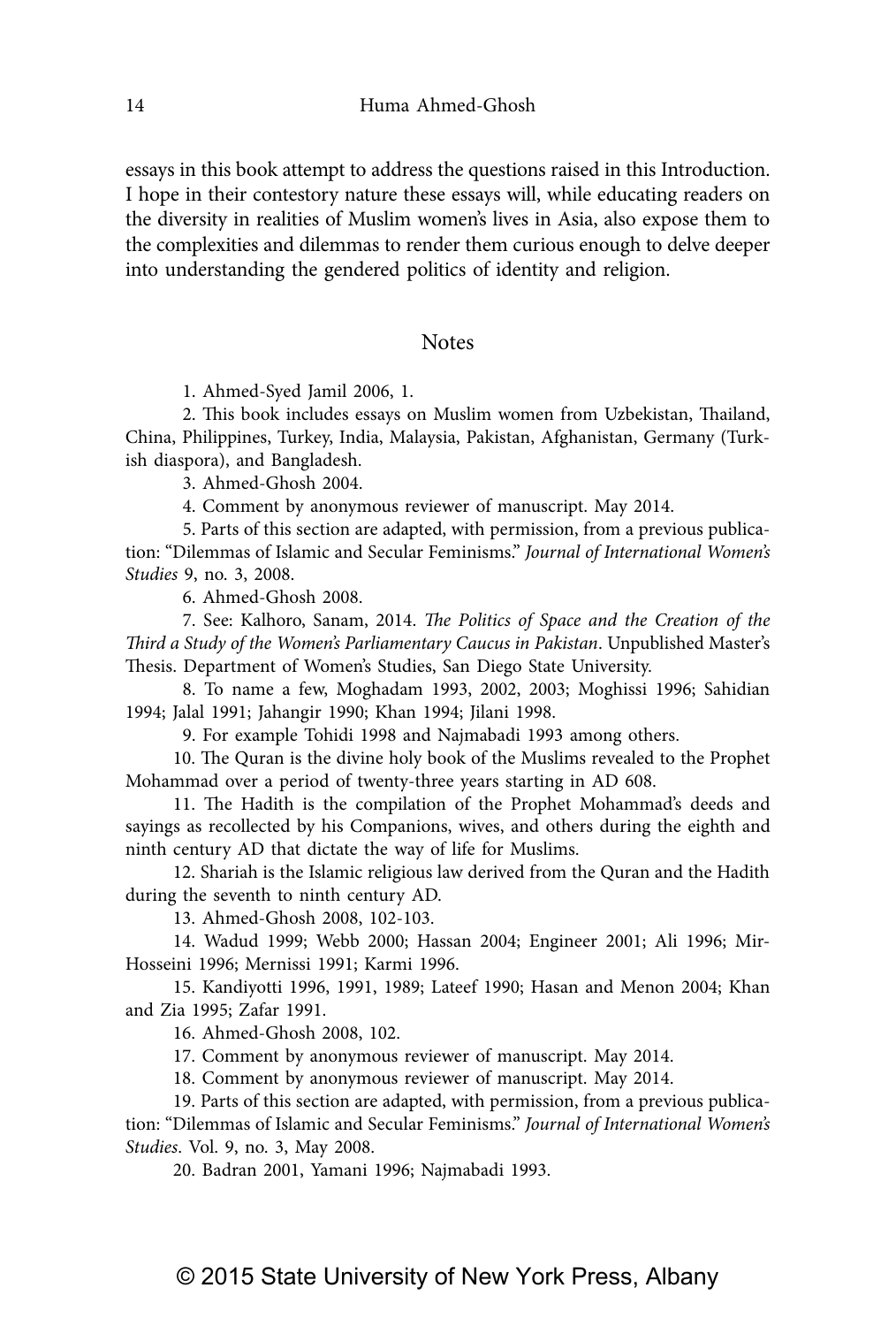21. Foley 2004.

22. Ahmed-Ghosh 2008, 103.

23. Hassan 2004.

24. Patriarchy trading: Ahmadi women are aware of the patriarchal constraints in their religion but opt for it over what they refer to as Western patriarchy, which is overlaid with resentment toward Islam and is racist. See Ahmed-Ghosh 2004.

25. Comment by anonymous reviewer of manuscript. May 2014.

26. Parts of this section are adapted, with permission, from a previous publication: "Dilemmas of Islamic and Secular Feminisms." *Journal of International Women's Studies* 9, no. 3, 2008.

27. Ahmed-Ghosh 2006, 126.

28. Comment by anonymous reviewer of manuscript. May 2014.

29. Parts of this section are adapted, with permission, from a previous publication: "Dilemmas of Islamic and Secular Feminisms." *Journal of International Women's Studies* 9, no. 3, 2008.

30. Comment by anonymous reviewer of manuscript. May 2014.

31. Ahmed-Ghosh 2008, 113.

32. Ahmed-Ghosh 2008, 112.

33. Idea from anonymous reviewer of manuscript. May 2014.

## Bibliography

Afshar, Haleh. *Islam and Feminisms: An Iranian Case-Study.* New York: St. Martin's Press, 1998.

Ahmed, Syed Jamil. "The 'Non-dit' in the Zenana: Representations of Muslim Women in Islamic Canonical Texts, the Neo-colonial Imagination and a Feminist Response from Bangladesh," *Inter-Asia Cultural Studies* 7, no. 3 (2006): 431– 455. doi: 10.1080/14649370600849306*.*

Ahmed-Ghosh, Huma. "Dilemmas of Islamic and Secular Feminisms." *Journal of International Women's Studies* 9, no. 3 (2008): 99–116.

———. "Voices of Afghan Women: Human Rights and Economic Development." *International Feminist Journal of Politics* 8, no. 1 (2006): 110–128.

———. "Portraits of Believers: Ahmadi Performing Faith in the Diaspora." *Journal of International Women's Studies* 6, no. 1 (2004): 73–92.

Ali, Zeenat Shaukat. *The Empowerment of Women in Islam.* Mumbai, India: Vakils, Feffer, and Simons, 1996.

Badran, Margot. "Understanding Islam, Conservative Islam and Islamic Feminism." *Journal of Women's History* 13, no. 1 (2001): 47–53, 2001.

Engineer, Asghar Ali. *Islam, Women and Gender Justice*. New Delhi: Gyan Publishing House, 2001.

———. (Ed.). *The Shah Bano Controversy*. New Delhi, India: Orient Longman, 1987.

Foley, Rebecca. "Muslim Women's Challenges to Islamic Law: The Case of Malaysia." *International Feminist Journal of Politics* 6, no. 1 (2004): 53–84. doi: 10.1080/1461674032000165932.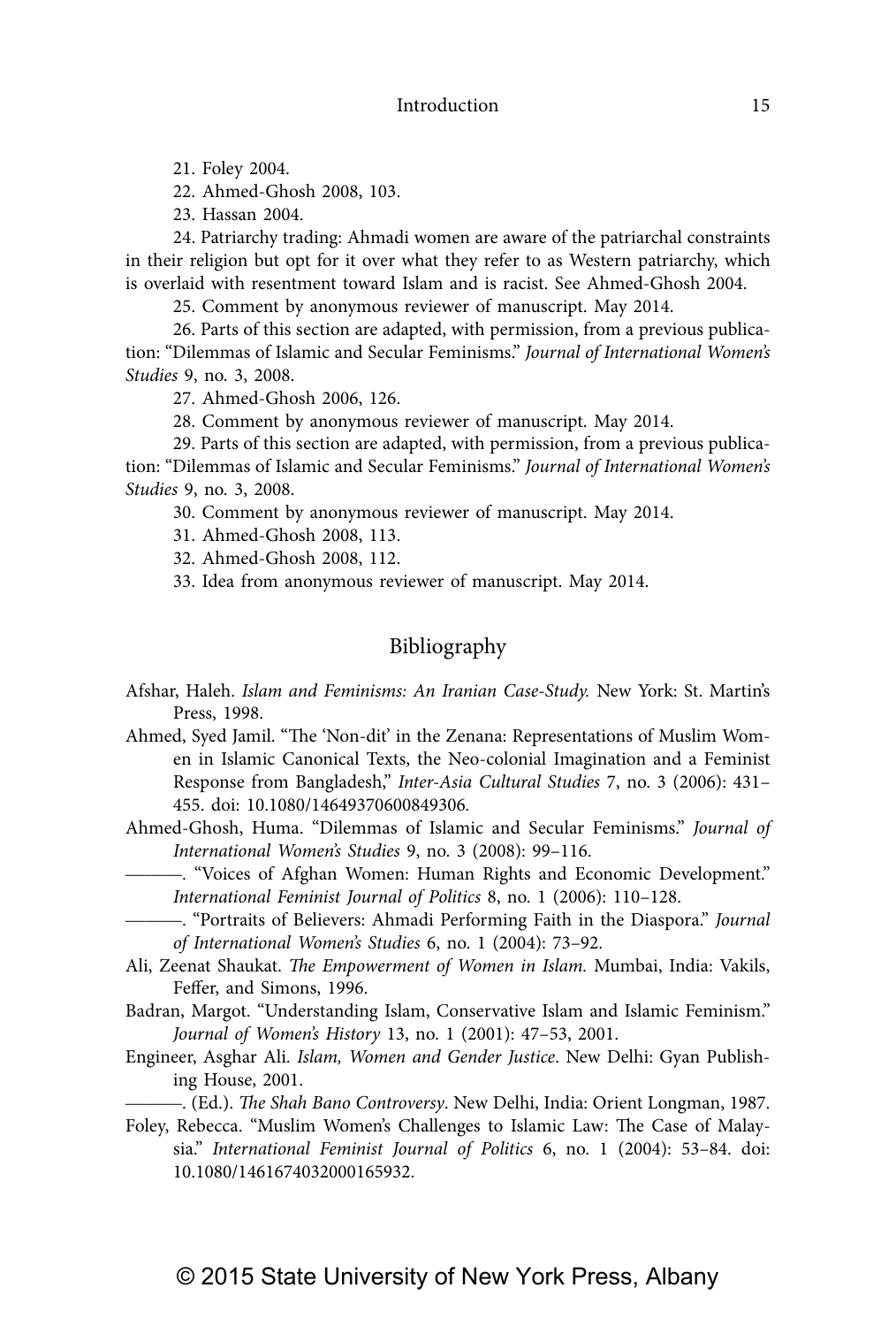- Hasan, Zoya, and Ritu Menon. *Unequal Citizens: A Study of Muslim Women in India.*  New Delhi: Oxford University Press India, 2004.
- Hassan, Riffat. "Are Human Rights Compatible with Islam? The Issue of the Rights of Women in Muslim Communities." http://www.religiousconsultation.org/ hassan2.htm. Accessed October 1, 2004.
- Jahangir, Asma, and Hina Jilani. *The Hudood Ordinances: A Divine Sanction?* Lahore, Pakistan: Rohtas Books, 1990.
- Jalal, Ayesha. "The Convenience of Subservience: Women and the State in Pakistan." In *Women, Islam and the State*, edited by Deniz Kandiyotti, 77–114. London: Macmillan, 1991.
- Jilani, Hina. *Human Rights and Democratic Development in Pakistan.* Lahore, Pakistan: Human Rights Commission of Pakistan, 1998.
- Kalhoro, Sanam. *The Politics of Space and the Creation of the Third: A Study of the Women's Parliamentary Caucus in Pakistan*. Unpublished Master's Thesis. Department of Women's Studies, San Diego State University, San Diego, California, 2014.
- Kandiyoti, Deniz. (Ed.). *Gendering the Middle East: Emerging Perspectives.* Syracuse, NY: Syracuse University Press, 1996.
	- ———. (Ed.). *Women, Islam, and the State.* Philadelphia, PA: Temple University Press, 1991.
		- ———"Women and Islam: What Are the Missing Terms?" *Women Living Under Muslim Laws*. Dossier 5/6, 69–86, 1989.
- Karmi, Ghada. "Women, Islam and Patriarchalism." In *Feminism and Islam: Legal and Literacy Perspectives*, edited by Mai Yamani, 68–86. New York: New York University Press, 1996.
- Khan, Nighat Said, and Afiya Zia. (Ed). *Unveiling the Issues: Pakistani Women's Perspectives on Social, Political and Ideological Issues*. Lahore, Pakistan: ASR Publications, 1995.
- Khan, Nighat Said. "Reflections on the Question of Islam and Modernity." In *Locating the Self: Perspectives on Women and Multiple Identities,* edited by Nighat Said Khan, Rubina Saigol, and Afiya Shehrbano Zia, 77–95. Lahore, Pakistan: ASR Publications, 1994.
- Lateef, Shahida. *Muslim Women in India: Political and Private Realities, 1890s–1980s.*  New Delhi: Kali Press for Women, 1990.
- Mernissi, Fatima. *The Veil and the Male Elite*. Cambridge, MA: Perseus Press, 1991.
- Mir-Hosseini, Ziba. "Stretching the Limits: A Feminist Reading of the Sharia in Post-Khomeini Iran." In *Feminism and Islam: Legal and Literacy Perspectives*, edited by Mai Yamani, 285–319. New York: New York University Press, 1996.
- Moghadam, Valentine. *Modernizing Women: Gender and Social Change in the Middle East.* Boulder, CO: Lynne Rienner, 2003.
	- ———. "Islamic Feminisms and its Discontents: Toward a Resolution of the Debate." *Signs* 27, no. 4 (2002): 1135–1171. http://www.jstor.org/stable/10.1086/339639.
		- ———. *Identity Politics and Women: Cultural Reassertions and Feminisms in International Perspective*. Boulder, Col: Lynne Rienner, 1993.